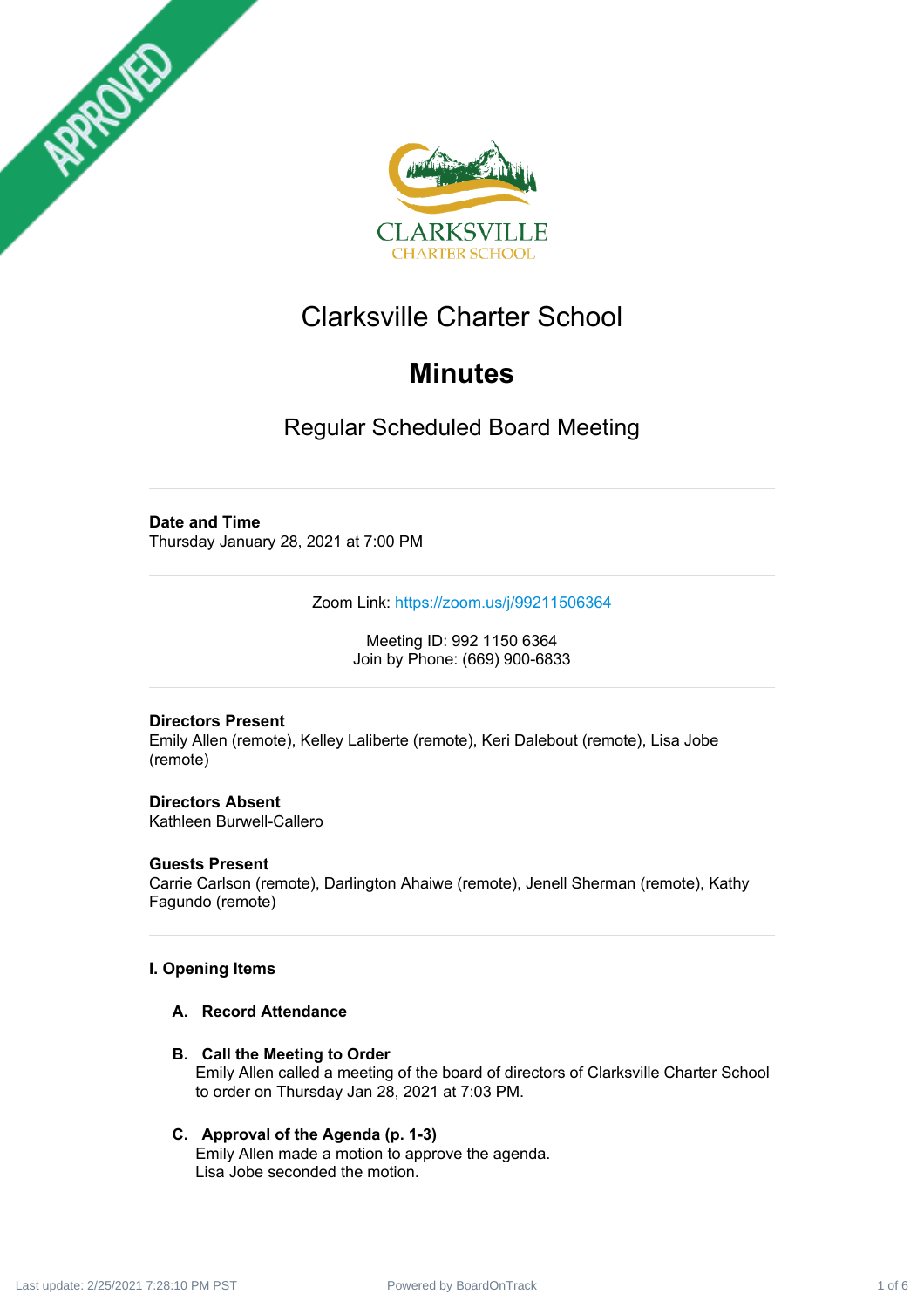The board **VOTED** to approve the motion.

**Roll Call** Lisa Jobe **Aye** Kathleen Burwell-Callero Absent Keri Dalebout Aye Kelley Laliberte Aye Emily Allen Aye

#### **D. Public Comments**

No public comments.

#### **E. Executive Director's Report (p. 4-15)**

Jenell Sherman presented the Executive Director's Report. She updated the board on the staff professional development from earlier in the day. Carrie Carlson presented information on the Junior High Virtual Academy. Clarical - Clarical - State School - Regular Charter School - Regular School - Regular Charter School - Regular School - Regular Scheduled Board - Minutes - The Charter School - Minutes - The Charter School - Minutes - Th

#### **F. Approve Minutes (p. 16-21)**

Emily Allen made a motion to approve the minutes from Regular Scheduled Board Meeting on 12-09-20.

Keri Dalebout seconded the motion.

The board **VOTED** to approve the motion. **Roll Call**

| ROIL CAIL                       |     |
|---------------------------------|-----|
| Keri Dalebout                   | Aye |
| Emily Allen                     | Aye |
| Kelley Laliberte                | Aye |
| Lisa Jobe                       | Aye |
| Kathleen Burwell-Callero Absent |     |

#### **G. Approve Minutes (p. 22-26)**

Emily Allen made a motion to approve the minutes from Special Board Meeting on 01-19-21.

Keri Dalebout seconded the motion. The board **VOTED** to approve the motion.

**Roll Call**

| Emily Allen                     | Aye |
|---------------------------------|-----|
| Keri Dalebout                   | Aye |
| Kelley Laliberte                | Aye |
| Lisa Jobe                       | Aye |
| Kathleen Burwell-Callero Absent |     |

## **II. Finance**

#### **A. December Financials (p. 27-56)**

Emily Allen made a motion to approve the December Financials.

Lisa Jobe seconded the motion.

The board **VOTED** to approve the motion.

**Roll Call**

| Keri Dalebout                   | Aye |
|---------------------------------|-----|
| Kelley Laliberte                | Aye |
| Emily Allen                     | Aye |
| Kathleen Burwell-Callero Absent |     |
| Lisa Jobe                       | Aye |

# **III. Academic Excellence**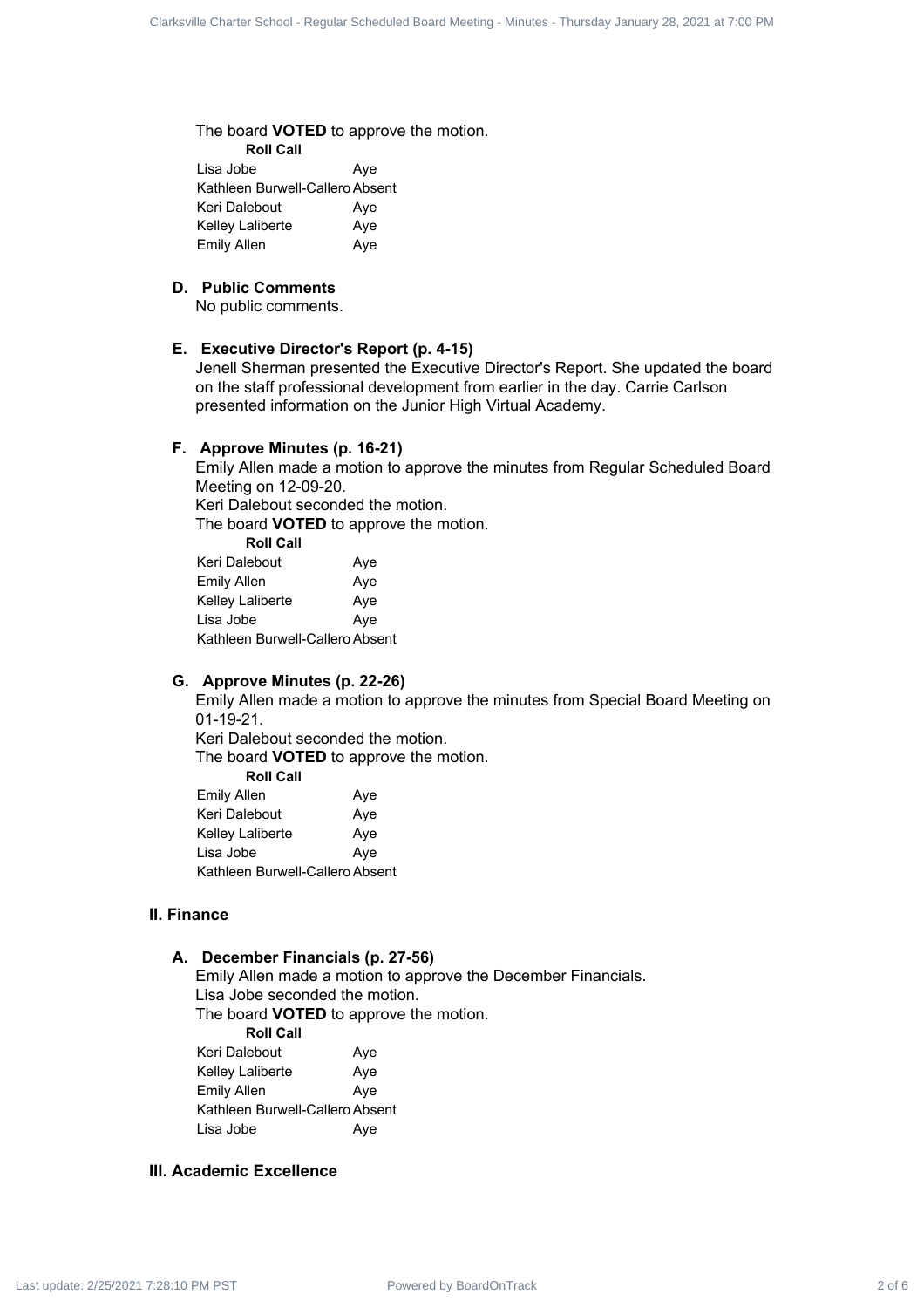#### **A. Policy on Differential Graduation and Competency Standards and Certificates of Educational Achievement for Students with Disabilities (p. 57-59)**

Emily Allen made a motion to approve the Policy on Differential Graduation and Competency Standards and Certificates of Educational Achievement for Students with Disabilities.

Keri Dalebout seconded the motion.

The board **VOTED** to approve the motion.

**Roll Call**

| Kathleen Burwell-Callero Absent |     |
|---------------------------------|-----|
| <b>Emily Allen</b>              | Aye |
| Keri Dalebout                   | Aye |
| Kelley Laliberte                | Aye |
| Lisa Jobe                       | Aye |
|                                 |     |

#### **B. 2021-2022 School Calendar (p. 60-61)**

Emily Allen made a motion to approve the 2021-2022 School Calendar with the calendar corrected to have the MLK Jr. holiday on 1/17, rather than 1/14. Lisa Jobe seconded the motion.

The board **VOTED** to approve the motion.

| <b>Roll Call</b>                |     |
|---------------------------------|-----|
| Kelley Laliberte                | Aye |
| Kathleen Burwell-Callero Absent |     |
| Keri Dalebout                   | Aye |
| Lisa Jobe                       | Aye |
| <b>Emily Allen</b>              | Aye |

#### **C. Title IX Policy (p. 62-66)**

Emily Allen made a motion to approve the Title IX Policy. Lisa Jobe seconded the motion.

The board **VOTED** to approve the motion. **Roll Call**

| RUII VAII                       |     |
|---------------------------------|-----|
| Keri Dalebout                   | Aye |
| Kelley Laliberte                | Aye |
| Emily Allen                     | Aye |
| Lisa Jobe                       | Aye |
| Kathleen Burwell-Callero Absent |     |

#### **D. Policy & Procedure for Opting Out of State Testing (p. 67-68)**

Emily Allen made a motion to approve the Policy & Procedure for Opting Out of State Testing. Keri Dalebout seconded the motion. The board **VOTED** to approve the motion. Clarent Charter School - Regular School - Regular Scheduled Board - Regular Scheduled Board - Regular School - Regular Scheduled Board - Regular Scheduled Board - Regular Scheduled Board - Regular Scheduled Board - Regular

**Roll Call** Emily Allen Aye Lisa Jobe **Aye** Kathleen Burwell-Callero Absent Kelley Laliberte **Aye** Keri Dalebout Aye

#### **IV. Operations**

#### **A. Publication of the School Accountability Report Card (SARC) (p. 69-92)** Emily Allen made a motion to approve the Publication of the School Accountability Report Card (SARC).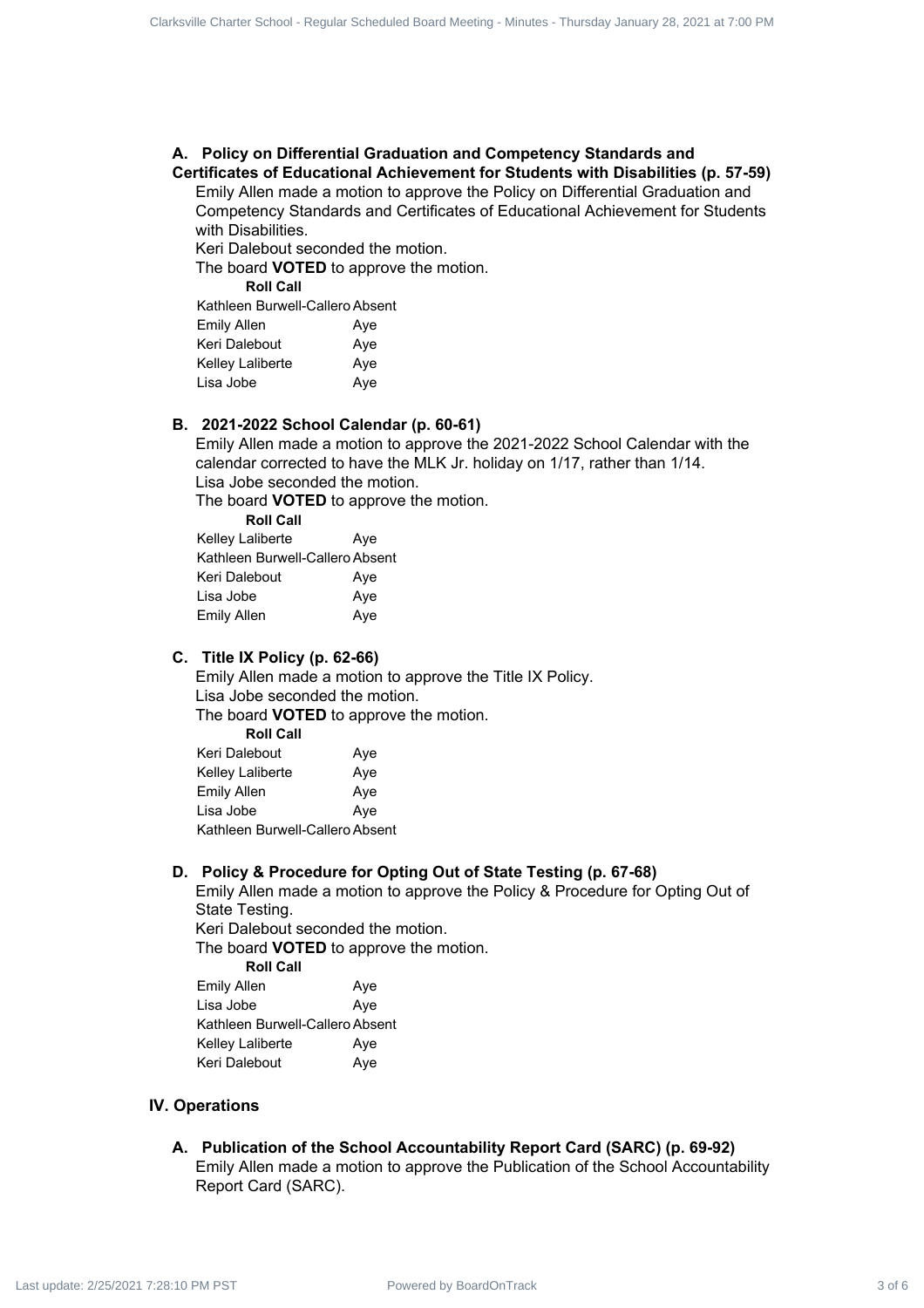Lisa Jobe seconded the motion. The board **VOTED** to approve the motion. **Roll Call** Kelley Laliberte **Aye** Emily Allen Aye Kathleen Burwell-Callero Absent Keri Dalebout Aye Lisa Jobe **Aye** 

#### **B. Resolution to Approve Membership in Charter Services Organization (CSO) (p. 93-108)**

Emily Allen made a motion to approve the Resolution to Approve Membership in Charter Services Organization (CSO).

Lisa Jobe seconded the motion.

Janell Sherman informed the board that they may approve the membership tonight but appoint their representative member at a future meeting. The board discussed options for deciding on the CSO representative. The school will message to families and previous Board candidates that there is an opportunity available and collect names. Emily and Lisa will serve as an ad hoc committee to review the candidates prior to the next board meeting. The board **VOTED** to approve the motion. **Roll Call** Clare of European Company Scheduled Board Charter School - Regular School - Regular Scheduled Board Charter School - Regular Schedule Charter Schedule Charter Schedule Charter Schedule Charter School - A property and Compa

| ROII CAII                       |     |
|---------------------------------|-----|
| Keri Dalebout                   | Aye |
| Emily Allen                     | Aye |
| Kathleen Burwell-Callero Absent |     |
| Kelley Laliberte                | Aye |
| Lisa Jobe                       | Aye |

# **C. 2021-2022 Organizational Chart (p. 109-111)**

Emily Allen made a motion to approve the 2021-2022 Organizational Chart. Keri Dalebout seconded the motion.

The board **VOTED** to approve the motion.

**Roll Call**

| Lisa Jobe                       | Aye |
|---------------------------------|-----|
| Kathleen Burwell-Callero Absent |     |
| Keri Dalebout                   | Aye |
| <b>Kelley Laliberte</b>         | Aye |
| <b>Emily Allen</b>              | Aye |

#### **D. Disposal of Surplus, Obsolete, or Unneeded Books, Equipment, and Supplies Policy (p. 112-114)**

Emily Allen made a motion to approve the Disposal of Surplus, Obsolete, or Unneeded Books, Equipment, and Supplies Policy. Keri Dalebout seconded the motion.

The Board expressed an interest in allowing school families to benefit from surplus materials or donating them to charity. The board **VOTED** to approve the motion. **Roll Call**

| Lisa Jobe                       | Aye |
|---------------------------------|-----|
| Kelley Laliberte                | Aye |
| Keri Dalebout                   | Aye |
| Emily Allen                     | Aye |
| Kathleen Burwell-Callero Absent |     |

#### **E. Uniform Complaint Policy & Procedures (p. 115-126)**

Emily Allen made a motion to approve the Uniform Complaint Policy & Procedures.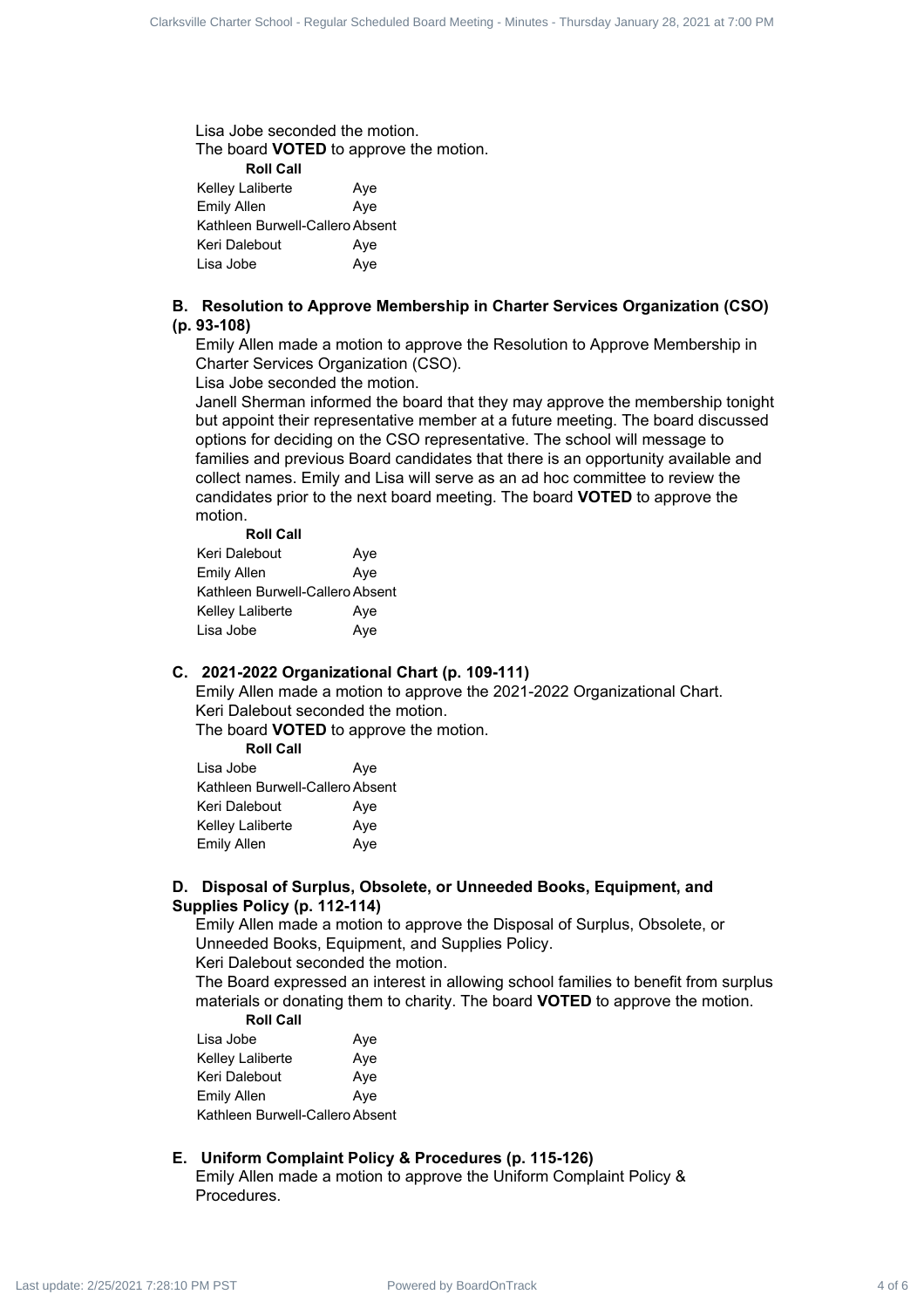Lisa Jobe seconded the motion.

Jenell Sherman responded to previous questions from the Board regarding this policy based on discussions with legal. The board **VOTED** to approve the motion.

**Roll Call** Keri Dalebout **Aye** Lisa Jobe Aye Kelley Laliberte **Aye** Emily Allen Aye Kathleen Burwell-Callero Absent

#### **F. Employee Handbook (p. 127-201)**

Emily Allen made a motion to approve the Employee Handbook. Keri Dalebout seconded the motion.

The board **VOTED** to approve the motion.

**Roll Call** Kelley Laliberte Aye Emily Allen Aye Lisa Jobe **Aye** Keri Dalebout Aye Kathleen Burwell-Callero Absent

#### **V. Closing Items**

#### **A. Board of Director's Comments & Requests**

Lisa requested continuing updates on in person services returning and funding amounts.

**B. Announcement of Next Regular Scheduled Board Meeting** Next meeting is February 25, 2021 at 7:00 p.m

#### **C. Adjourn Meeting**

Emily Allen made a motion to adjourn the meeting at 8:54. Lisa Jobe seconded the motion. The board **VOTED** to approve the motion. **Roll Call** Keri Dalebout Aye Kathleen Burwell-Callero Absent Lisa Jobe **Aye** Emily Allen Aye Kelley Laliberte Aye There being no further business to be transacted, and upon motion duly made, seconded and approved, the meeting was adjourned at 8:54 PM. Clare of Europe Scheduled Board Scheduled Board Charter Scheduled Board Charter Scheduled Board Charter School - Regular Scheduled Board Charter Scheduled Board Charter Scheduled Board Charter Scheduled Board Charter Sched

Respectfully Submitted, Emily Allen

Prepared by: Kathy Fagundo

Noted by: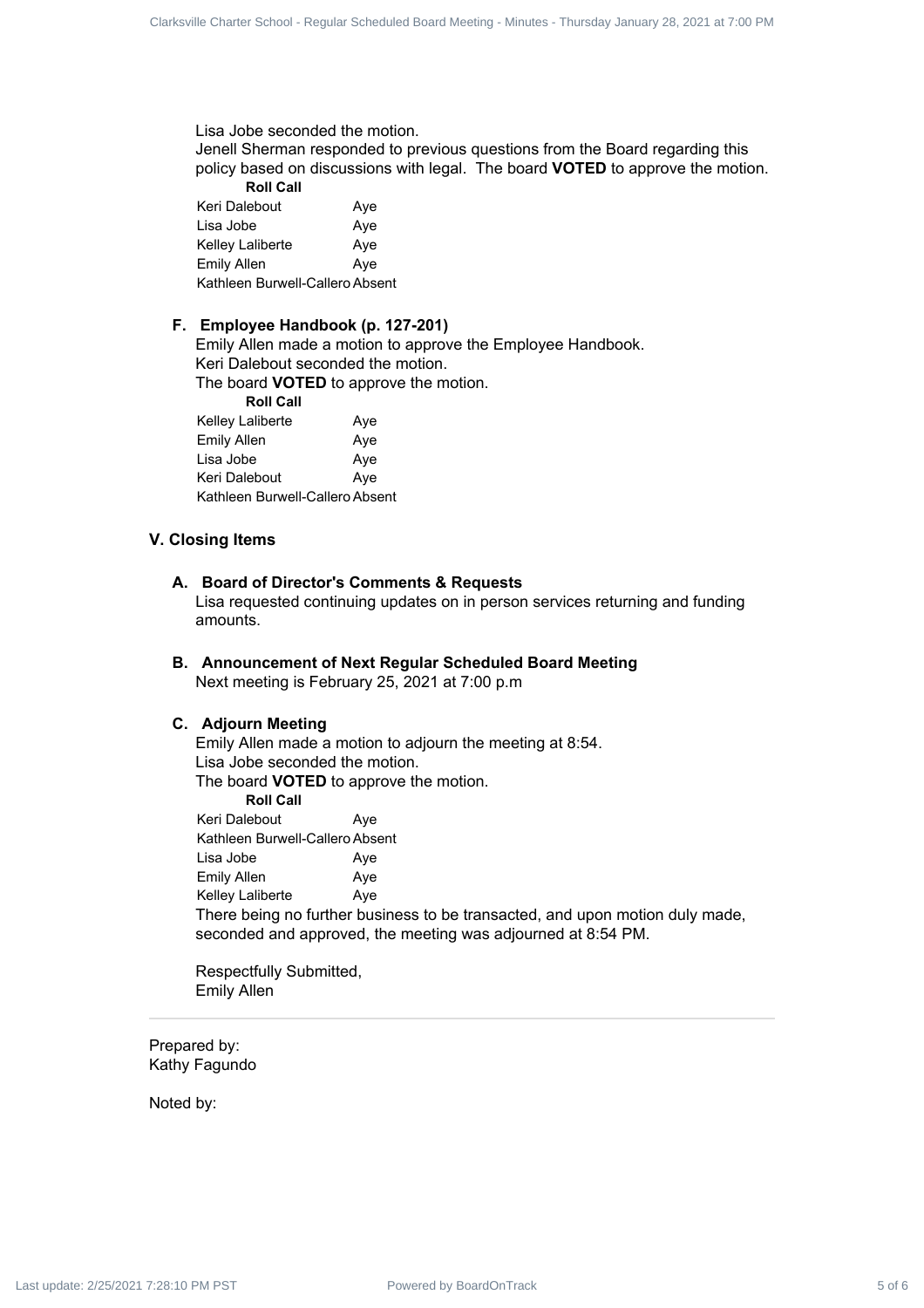

Board Secretary

Public Comment Rules: Members of the public may address the Board on agenda or non-agenda items through the teleconference platform, Zoom. Zoom does not require the members of the public to have an account or login. Please either utilize the chat option to communicate to the administrative team of your desire to address the Board or simply communicate orally your desire to address the Board when the Board asks for public comments. Speakers may be called in the order requests are received. Comments are limited to 2 minutes each, with no more than 15 minutes per single topic. If a member of the public utilizes a translator to address the Board, those individuals are allotted 4 minutes each. If the Board utilizes simultaneous translation equipment in a manner that allows the Board to hear the translated public testimony simultaneously, those individuals are allotted 2 minutes each. By law, the Board is allowed to take action only on items on the agenda. The Board may, at its discretion, refer a matter to school staff or calendar the issue for future discussion. Clarical - Clarical - Square School - Square School - Regular School - Regular Scheduled Board - Regular School - Regular Schedule 2 of 6 Clarical - Minutes - The policies of Figure - Minutes - The policies of Figure - Min

Note: The Governing Board encourages those with disabilities to participate fully in the public meeting process. If you need a disability-related modification or accommodation, including auxiliary aids or services, to participate in the public meeting, please contact the Governing Board Office at (562) 584-0427 at least 48 hours before the scheduled board meeting so every reasonable effort can be made to accommodate you. (Government Code § 54954.2; Americans with Disabilities Act of 1990, § 202 (42 U.S.C. § 12132)).